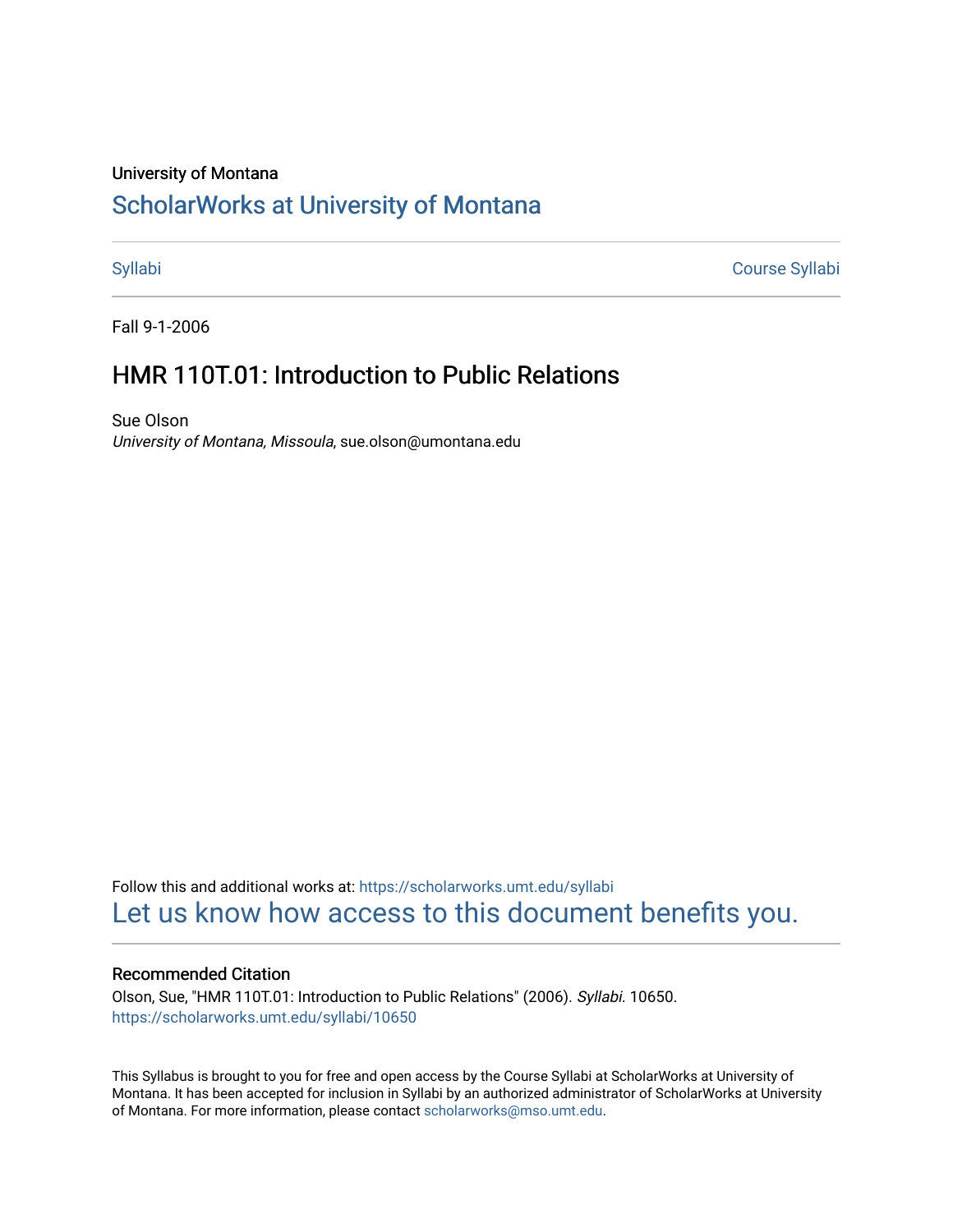### **THE UNIVERSITY OF MONTANABMISSOULA COLLEGE OF TECHNOLOGY BUSINESS TECHNOLOGY DEPARTMENT**

#### **COURSE SYLLABUS**

**COURSE NUMBER AND TITLE: HMR 110T INTRODUCTION TO PUBLIC RELATIONS**

**DATE REVISED: Fall 2006** 

**SEMESTER CREDITS: 3**

**CONTACT HOURS PER SEMESTER: Lecture hours per week: 1 Lab hours per week: 2**

**PREREQUISITES: None** 

**FACULTY: Sue Olson E-Mail: sue.olson@umontana.edu Phone: 243-7807 Office: AD11B Office Hours: By appointment**

**COURSE DESCRIPTION: Introduction to the origin, scope, and nature of public relations activities. Investigation of policies, strategies, and procedures available to an organization in establishing and controlling its communications. Course will explore the impact of public relations and media through case studies and writing exercises.**

**REQUIRED TEXTBOOK: The Realities of Public Relations, 9th edition. Author: Newsom, Turk, & Kruckeberg, ISBN: 0-495-26908-5.**

#### **STUDENT PERFORMANCE OUTCOMES:**

#### **Upon completion of this course, the student will be able to:**

- 1. Differentiate between public relations, publicity, and advertising.
- 2. Define and differentiate between the public image of an organization and the image of its product(s) and service(s).
- 3. Determine objectives and prepare a budget for a public relations campaign.
- 4. Develop and present a public relations plan for a particular organization.
- 5. Evaluate the ethical and legal issues of public relations and spin.
- 6. Demonstrate a clear understanding of major marketing concepts in writing and orally using proper business communications techniques.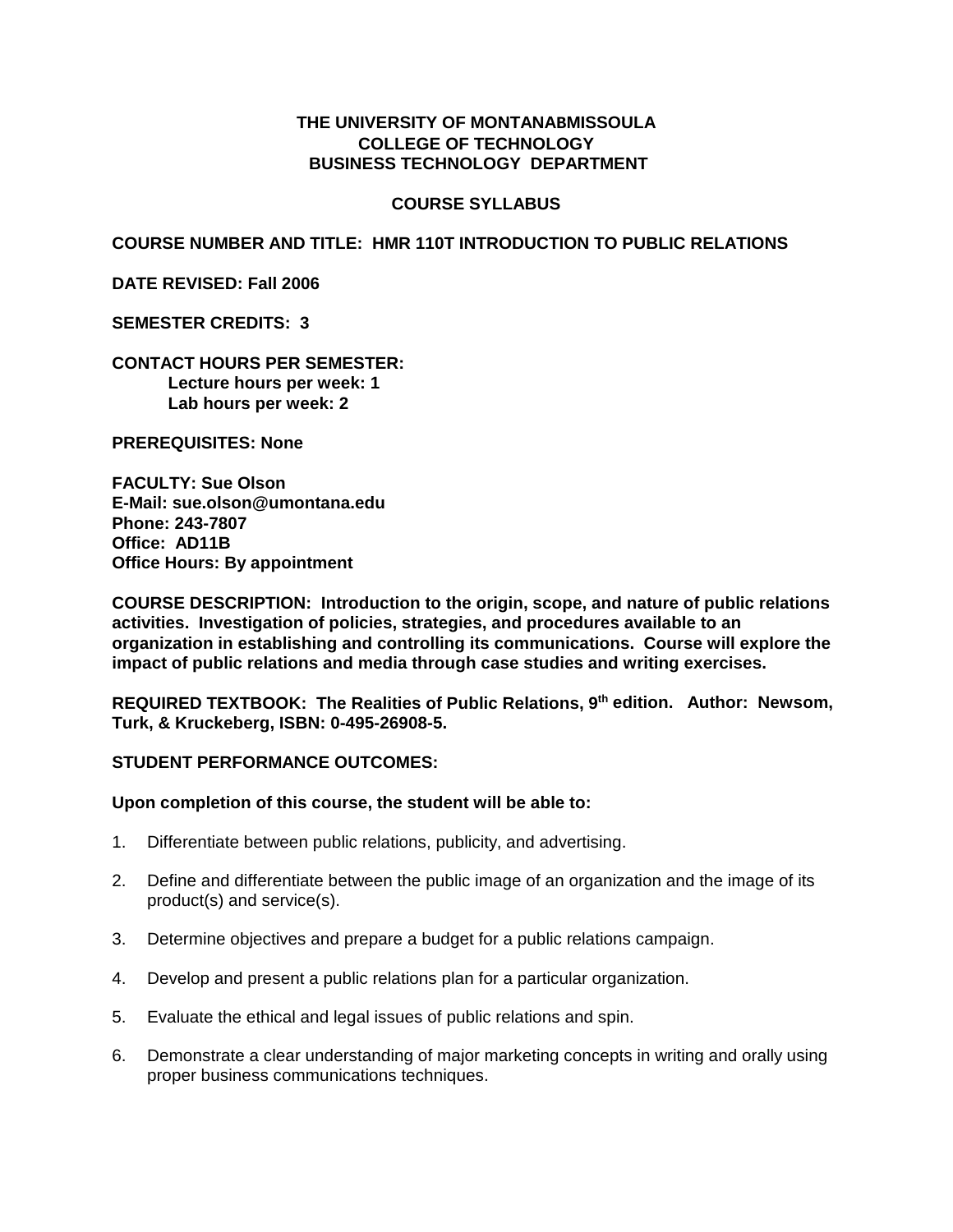#### **Introduction to Public Relations Page 2**

- 7. Identify and analyze specific areas of the PR practice such as corporations; governments; association; unions; nonprofit agencies; and educational, religious, and cultural institutions as well as some international aspects of public relations.
- 8. Research and analyze crisis situations and make PR recommendations for dealing with crisis communications.
- 9. Demonstrate the ability to use on-line resources to research and prepare written and oral assignments.

#### **STUDENT PERFORMANCE ASSESSMENT METHODS AND GRADING PROCEDURES:**

All assignments, quizzes, and projects completed during the semester will be assigned point values. Total points earned will be divided by points possible, and a letter grade will be assigned based on the following:

Grade Scale

 $90 - 100$  A  $80 - 89$  B  $70 - 79$  C  $60 - 69$  D

#### **Class Structure**

This class is set up in units, during a regular semester (15 weeks) we will complete one unit per week. The class is set up so every unit is usually based on a chapter and contains the following:

- 1. 2 Projects worth 50 points each
- 2. Final Project worth 100 points
- 3. Weekly discussion board topics worth 10 points
- 4. Weekly quiz worth 10 points.

#### **Quizzes**

Chapter quizzes – 10 questions each, 1 point per question – taken during the designated class time. Students are given up to 20 minutes from the time the quiz is downloaded to complete the quiz. Quizzes are open book and multiple choice or T/F questions that are generated randomly. The lowest quiz score will be dropped and not used to calculate the final grade.

#### **Discussion Board**

Discussion board topics – 10 points each. Students are expected to post their response and respond to other postings on a continual basis. The full 10 points per topic will not be given unless the students posts their response and contributes to classmates' discussions earlier in the week and in a meaningful manner. Late postings will not be accepted. The lowest discussion board score will be dropped and not used to calculate the final grade.

#### **Final Project – 100 points**

The completed project will be summarized in a paper 6-8 pages single spaced. Details and written guidance for the paper will be distributed mid semester.